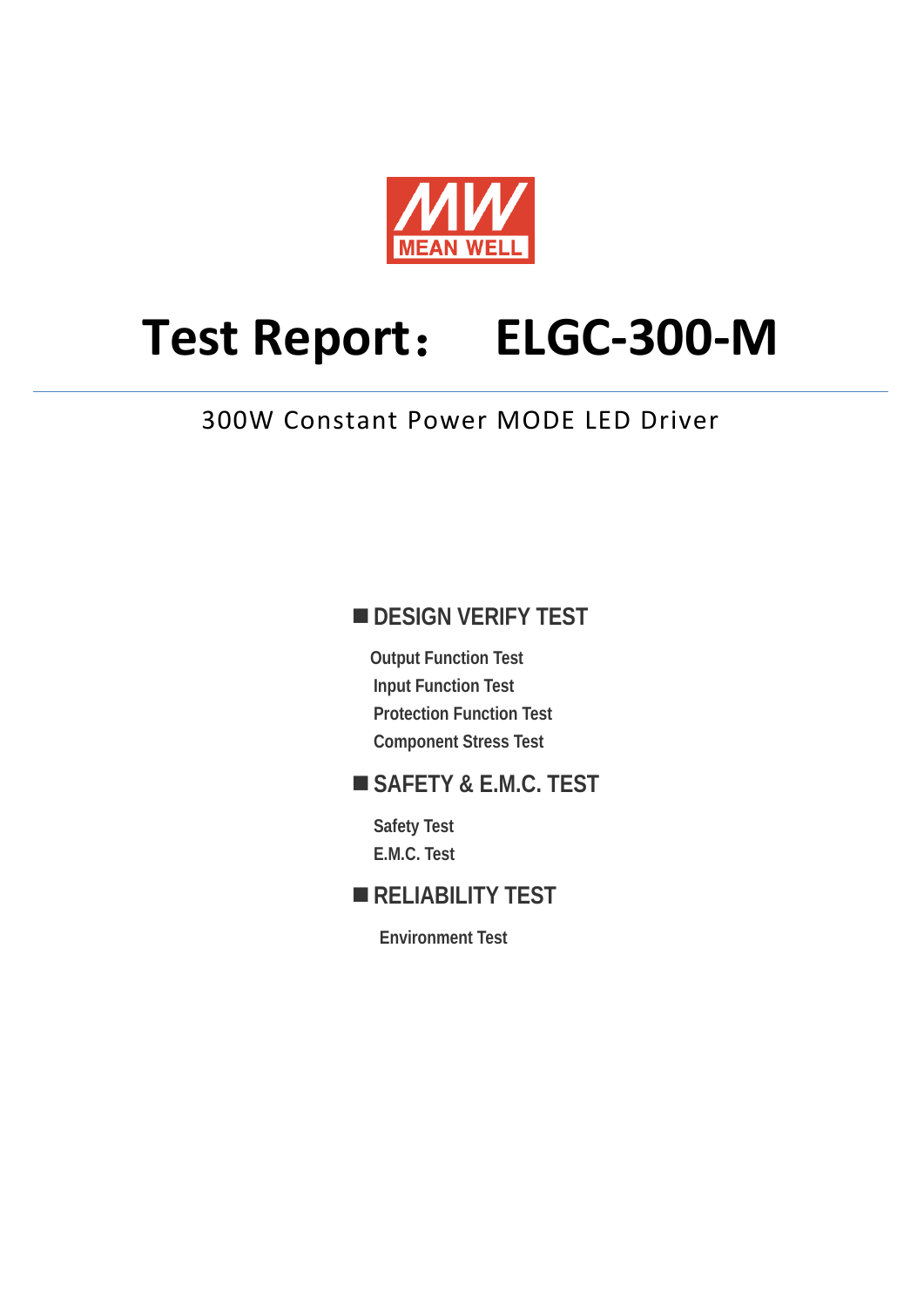

## **DESIGN VERIFY TEST**

## **OUTPUT FUNCTION TEST**

| <b>NO</b>      | <b>TEST ITEM</b>                                      | <b>SPECIFICATION</b>                              | <b>TEST CONDITION</b>                                           | <b>RESULT</b>                   |
|----------------|-------------------------------------------------------|---------------------------------------------------|-----------------------------------------------------------------|---------------------------------|
| $\mathbf{1}$   | CURRENT TOLERANCE                                     | $\pm$ 5%                                          | I/P: 100 VAC / 305 VAC                                          | $<\pm 5\%$                      |
|                |                                                       |                                                   | O/P: FULL/ MIN LOAD                                             |                                 |
|                |                                                       |                                                   | Ta: $25^{\circ}$ C                                              |                                 |
| $\overline{2}$ | CONSTANT CURRENT REGION                               | 58 V~116 V                                        | I/P: 230 VAC                                                    | 35 V~116 V                      |
|                |                                                       |                                                   | O/P: FULL LOAD                                                  |                                 |
|                |                                                       |                                                   | Ta: $25^{\circ}$ C                                              |                                 |
| 3              | OPEN CIRCUIT VOLTAGE (max.)                           | 120 V                                             | I/P: 230 VAC                                                    | <b>115V</b>                     |
|                |                                                       |                                                   | O/P: NO LOAD                                                    |                                 |
|                |                                                       |                                                   |                                                                 |                                 |
| 4              | <b>CURRENT RIPPLE</b>                                 | 5.0% max. @rated current                          | I/P: 230 VAC                                                    | 3.88%                           |
|                |                                                       |                                                   | O/P: FULL LOAD                                                  |                                 |
|                |                                                       |                                                   | Ta: $25^\circ\text{C}$                                          |                                 |
|                |                                                       |                                                   |                                                                 |                                 |
| 5              | CURRENT ADJ. RANGE                                    | $1.3A - 4.0A$                                     | I/P: 230 VAC                                                    | $1.15A - 4.4A$                  |
|                |                                                       |                                                   | O/P: TESTING                                                    |                                 |
|                |                                                       |                                                   | Ta: $25^{\circ}$ C                                              |                                 |
| 6              | CONSTANT POWER                                        | O/P: 301.6W                                       | I/P: 230 VAC                                                    | TEST: OK                        |
|                |                                                       |                                                   | O/P: Vo×lo                                                      |                                 |
|                |                                                       |                                                   |                                                                 |                                 |
| $\overline{7}$ | SET UP TIME(Max)                                      | 500ms/115VAC                                      | I/P: 115 VAC                                                    | 296 ms/115 VAC                  |
|                |                                                       | 500ms/230VAC                                      | I/P: 230 VAC                                                    | 304 ms/230 VAC                  |
|                |                                                       |                                                   | O/P: FULL LOAD<br>Ta: $25^{\circ}$ C                            |                                 |
|                |                                                       |                                                   |                                                                 |                                 |
|                | INPUT=115VAC/50HZ @ FULL LOAD                         |                                                   | INPUT=230 VAC/50HZ @ FULL LOAD                                  |                                 |
|                | CH1: Output Voltage CH2: AC Input Voltage<br>Tek Stop |                                                   | CH1: Output Voltage CH2: AC Input Voltage<br>Tek Stop           |                                 |
|                |                                                       | $150 V$<br>$0.00 V$<br>Δ:<br>û<br>@;              |                                                                 | $-245$ V<br>-5.00 V<br>Δ:<br>@: |
|                |                                                       | 296ms<br>Δ:<br>$@: -206ms$                        |                                                                 | 304ms<br>Δ:<br>$@: -212ms$      |
|                |                                                       |                                                   |                                                                 |                                 |
|                |                                                       |                                                   |                                                                 |                                 |
|                |                                                       |                                                   |                                                                 |                                 |
|                | 2                                                     |                                                   |                                                                 |                                 |
|                |                                                       | ,,,,,,,,,,,,,,,,,,,,,,,,,,,,,,                    |                                                                 |                                 |
|                |                                                       |                                                   |                                                                 |                                 |
|                |                                                       |                                                   |                                                                 |                                 |
|                |                                                       |                                                   |                                                                 |                                 |
|                | 冝                                                     |                                                   | $\ket{1}$                                                       |                                 |
|                |                                                       |                                                   |                                                                 |                                 |
|                | $Ch1$ 23.2 V NGh <sub>2</sub>                         | $250 \text{ V}$ $\sqrt{N}$ 100ms A Ch1 $J$ 92.8 V | Ch1 23.2 V $\sqrt{Ch2}$ 250 V $\sqrt{M}$ 100ms A Ch1 $f$ 92.8 V |                                 |
|                |                                                       | $\sqrt{60.00\%}$                                  | $\sqrt{0.00\%}$                                                 |                                 |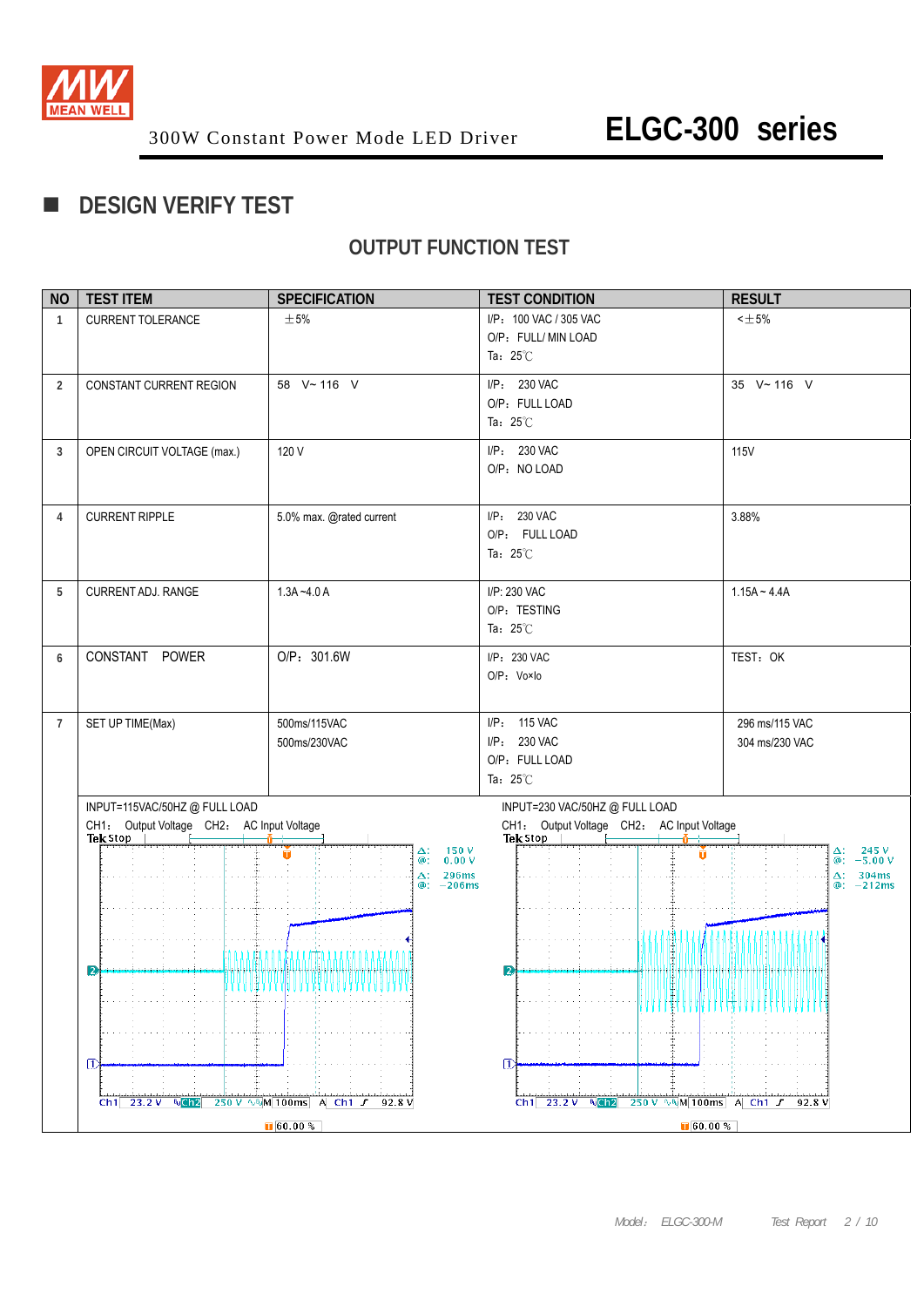

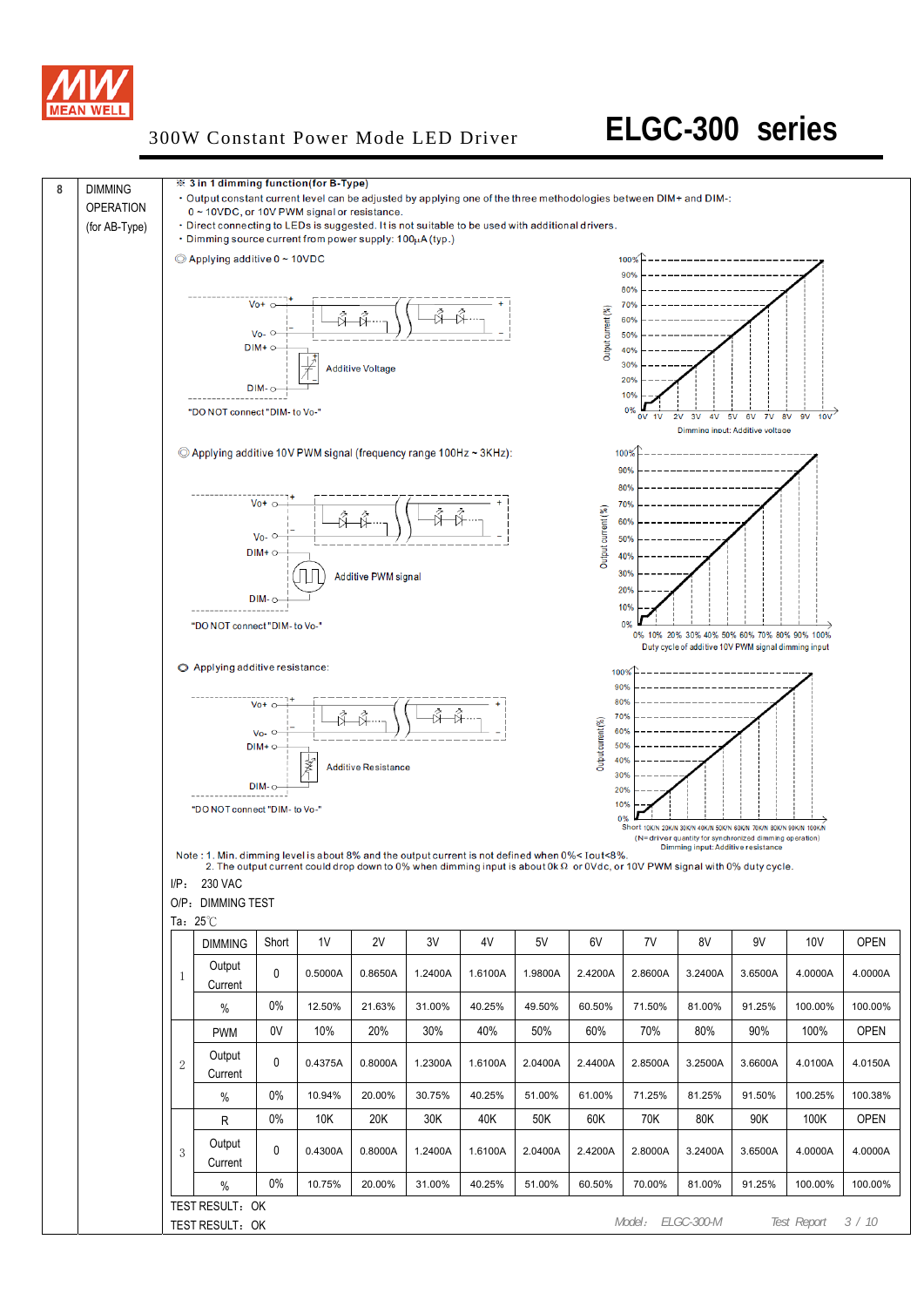

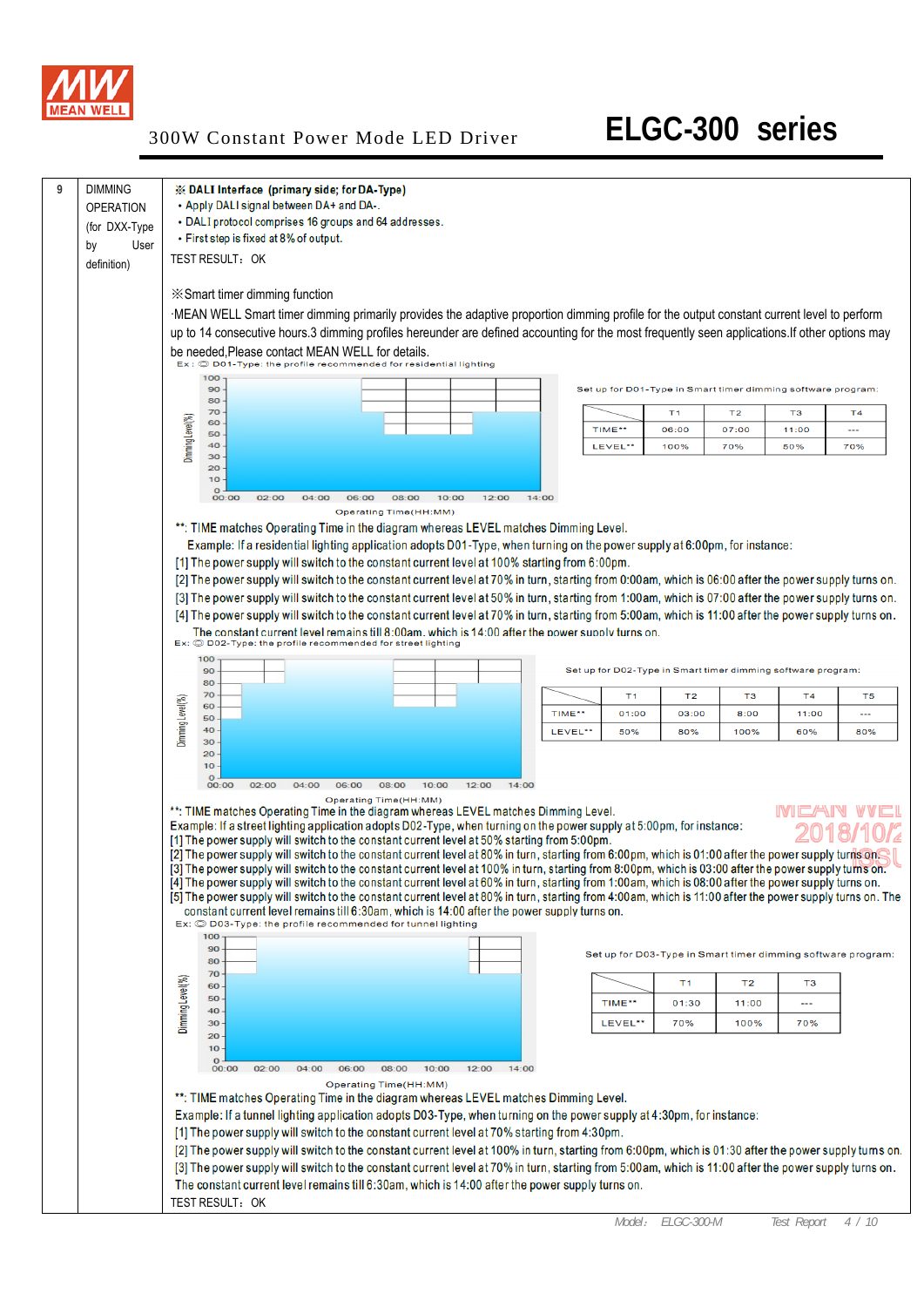

## **INPUT FUNCTION TEST**

| <b>NO</b>      | <b>TEST ITEM</b>                                                                              | <b>SPECIFICATION</b>                                                                                                                                                                                                                                  | <b>TEST CONDITION</b>                                                                                                                                                | <b>RESULT</b>                                                    |
|----------------|-----------------------------------------------------------------------------------------------|-------------------------------------------------------------------------------------------------------------------------------------------------------------------------------------------------------------------------------------------------------|----------------------------------------------------------------------------------------------------------------------------------------------------------------------|------------------------------------------------------------------|
| $\mathbf{1}$   | <b>INPUT VOLTAGE RANGE</b><br>90VAC~305 VAC                                                   |                                                                                                                                                                                                                                                       | I/P: TESTING<br>O/P: FULL LOAD<br>(PLEASE CHECK DERATING CURVE)<br>Ta: $25^{\circ}$ C                                                                                | 87V~305V                                                         |
|                |                                                                                               |                                                                                                                                                                                                                                                       | $I/P$ :<br>LOW-LINE-3V=87 V<br>HIGH-LINE+10V=315V<br>O/P: FULL/MIN LOAD<br>(PLEASE CHECK DERATING CURVE)<br>ON: 30 Sec OFF: 30 Sec 10MIN<br>(POWER ON/OFF NO DAMAGE) | TEST: OK                                                         |
| $\overline{2}$ | INPUT FREQUENCY RANGE                                                                         | 47HZ ~63 HZ<br>NO DAMAGE                                                                                                                                                                                                                              | I/P: 90 VAC ~305 VAC<br>O/P: FULL~NO LOAD<br>Ta: $25^{\circ}$ C                                                                                                      | TEST: OK                                                         |
| 3              | AC CURRENT                                                                                    | 115VAC/ 3.0 A<br>230 VAC/ 1.6 A<br>277 VAC/ 1.3 A                                                                                                                                                                                                     | I/P: 115 VAC<br>I/P: 230 VAC<br>I/P: 277 VAC<br>O/P: FULL LOAD<br>Ta: $25^{\circ}$ C                                                                                 | I = 2.844A/ 115VAC<br>$I = 1.402A/230VAC$<br>$I = 1.214A/277VAC$ |
| 4              | LEAKAGE CURRENT                                                                               | < 0.75mA / 277VAC                                                                                                                                                                                                                                     | I/P: 277 VAC<br>O/P: NO LOAD<br>Ta: $25^{\circ}$ C                                                                                                                   | L-FG: 0.283mA<br>N-FG: 0.274mA                                   |
| 5              | POWER<br><b>STANDBY</b><br><b>CONSUMPTION</b>                                                 | <0.5W for A/B/DA-Type                                                                                                                                                                                                                                 | I/P: 230VAC<br>O/P: NO LOAD/STANDBY<br>Ta: $25^{\circ}$ C                                                                                                            | 0.37W                                                            |
| 6              | INRUSH CURRENT(Typ)                                                                           | 230 V/<br>45A<br><b>COLD START</b><br>(twidth=1300us measured at 50%<br>Ipeak) COLD START at 230V                                                                                                                                                     | I/P: 230 VAC<br>O/P: FULL LOAD<br>Ta: $25^{\circ}$ C                                                                                                                 | I=36.8A/230VAC<br>Twidth = $1020us$                              |
|                | INPUT=230VAC/50HZ @ FULL LOAD<br>CH2: Input current<br>Tek 预览<br>ø<br>Cha + 10.0 A $\Omega$ M | CH1: AC Input Voltage<br>触发?<br>$\Delta$ : 200mA<br>@: 18.2 A<br>$\begin{array}{ll} \Delta: & 1.02 \text{ms} \\ \textcircled{a}: & 8.00 \text{ms} \end{array}$<br>$\frac{\text{Ch4}}{\text{36.8 A}}$<br>Ch2 250 V \\M 400us A Ch4 J 15.2 A<br>134.40% |                                                                                                                                                                      |                                                                  |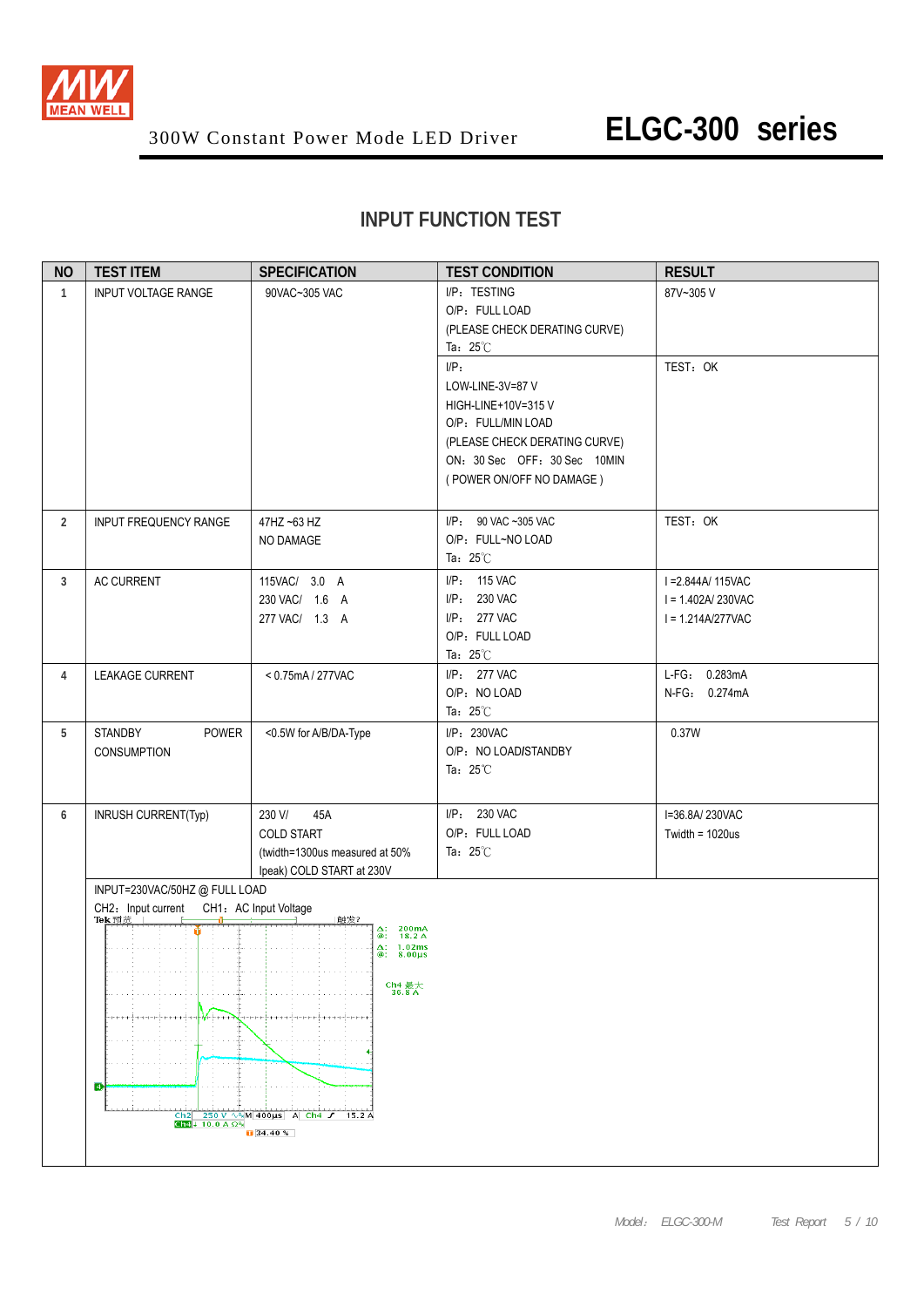

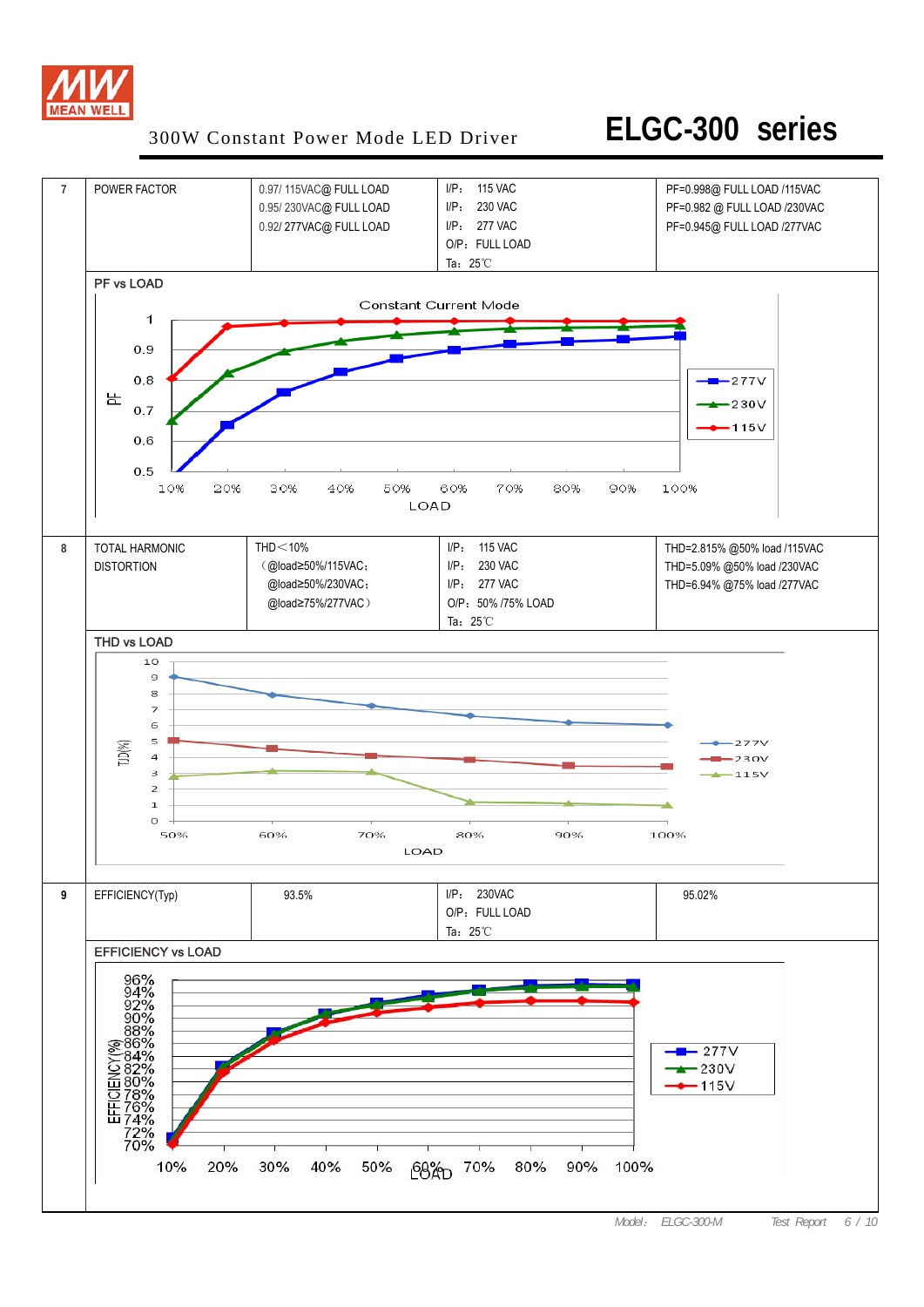

## **PROTECTION FUNCTION TEST**

| <b>NO</b> | <b>TEST ITEM</b>        | <b>SPECIFICATION</b> | <b>TEST CONDITION</b>                | <b>RESULT</b>                                        |
|-----------|-------------------------|----------------------|--------------------------------------|------------------------------------------------------|
|           | OVER VOLTAGE PROTECTION | 121V~145V            | 100VAC<br>$I/P$ :                    | 129.62V/ 100VAC                                      |
|           |                         |                      | 230VAC<br>$I/P$ :                    | 130.22V/230VAC                                       |
|           |                         |                      | 305VAC<br>I/P:                       | 130.26V/305VAC                                       |
|           |                         |                      | O/P <sub>z</sub><br>NO LOAD          | Shut down o/p voltage, re-power on to recovery       |
|           |                         |                      |                                      |                                                      |
| 2         | <b>OVER TEMPERATURE</b> | NO DAMAGE            | 100VAC<br>I/P:                       | O.T.P. Active                                        |
|           | <b>PROTECTION</b>       |                      | 230VAC<br>$I/P$ :                    | Tcase>85 $C \pm 5$ °C, derate power automatically by |
|           |                         |                      | 305VAC<br>$I/P$ :                    | $6\%$ C max                                          |
|           |                         |                      | O/P: FULL LOAD                       |                                                      |
| 3         | SHORT PROTECTION        | SHORT EVERY OUTPUT   | 100VAC<br>I/P:                       | NO DAMAGE                                            |
|           |                         | 1 HOUR NO DAMAGE     | I/P:<br>230VAC                       | constant current limiting recovers automatically     |
|           |                         |                      | 305VAC<br>$I/P$ :                    | after fault condition is removed                     |
|           |                         |                      | <b>FULL LOAD</b><br>O/P <sub>z</sub> |                                                      |
|           |                         |                      | Ta: $25^{\circ}$ C                   |                                                      |

## **COMPONENT STRESS TEST**

| <b>NO</b>      | <b>TEST ITEM</b>                  | <b>SPECIFICATION</b>     | <b>TEST CONDITION</b>          | <b>RESULT</b> |
|----------------|-----------------------------------|--------------------------|--------------------------------|---------------|
| $\mathbf{1}$   | <b>PWM Transistor</b>             | Rated<br>Q <sub>5</sub>  | $I/P$ : High-Line +3V =308V    |               |
|                | (D to S) or (C to E) Peak Voltage | 23.9A/600V               | O/P: (1) Full Load Turn on     | (1) 436V      |
|                |                                   |                          | (2) Output Short               | (2)436V       |
|                |                                   |                          | (3) Full load continue         | (3) 446V      |
|                |                                   |                          | Ta: $25^{\circ}$ C             |               |
| $\overline{2}$ | P.F.C Transistor                  | Q1<br>Rated              | I/P: High-Line +3V =308V       |               |
|                | (D to S) or (C to E) Peak Voltage | 22A/600V                 | O/P: (1) Full Load Turn on     | (1) 482V      |
|                |                                   |                          | (2) Output Short               | $(2)$ 458V    |
|                |                                   |                          | (3) Full load continue         | (3) 502V      |
|                |                                   |                          | Ta: $25^{\circ}$ C             |               |
| $\overline{3}$ | P.F.C DIODE                       | Rated<br>D <sub>1</sub>  | $I/P$ : High-Line +3V =308V    |               |
|                |                                   | 10A/600V                 | O/P: (1) Full Load Turn on     | (1)444V       |
|                |                                   |                          | (2) Output Short               | (2)434V       |
|                |                                   |                          | (3) Full load continue         | (3)444V       |
|                |                                   |                          | Ta: $25^{\circ}$ C             |               |
| 4              | Diode Peak Voltage                | Q100 Rated               | $I/P$ : High-Line +3V =308V    |               |
|                |                                   | 20A/400V                 | O/P: (1)Full Load              | (1)234V       |
|                |                                   |                          | (2) Output Short               | (2)28.8V      |
|                |                                   |                          | (3) Full Load continue         | (3)254V       |
|                |                                   |                          | (4) No Load                    | (4)251V       |
|                |                                   |                          | Ta: $25^\circ\text{C}$         |               |
| 5              | Input Capacitor Voltage           | Rated:<br>C <sub>5</sub> | I/P: High-Line +3V =308 V      |               |
|                |                                   | 450 V<br>$150 \mu/$      | O/P: (1)Full Load input on/off | (1)446V       |
|                |                                   |                          | (2) Min load input on /Off     | (2)442V       |
|                |                                   |                          | (3) Full Load /Min load Change | (3)444V       |
|                |                                   |                          | (4) Full load continue         | (4)446V       |
|                |                                   |                          | Ta: $25^{\circ}$ C             |               |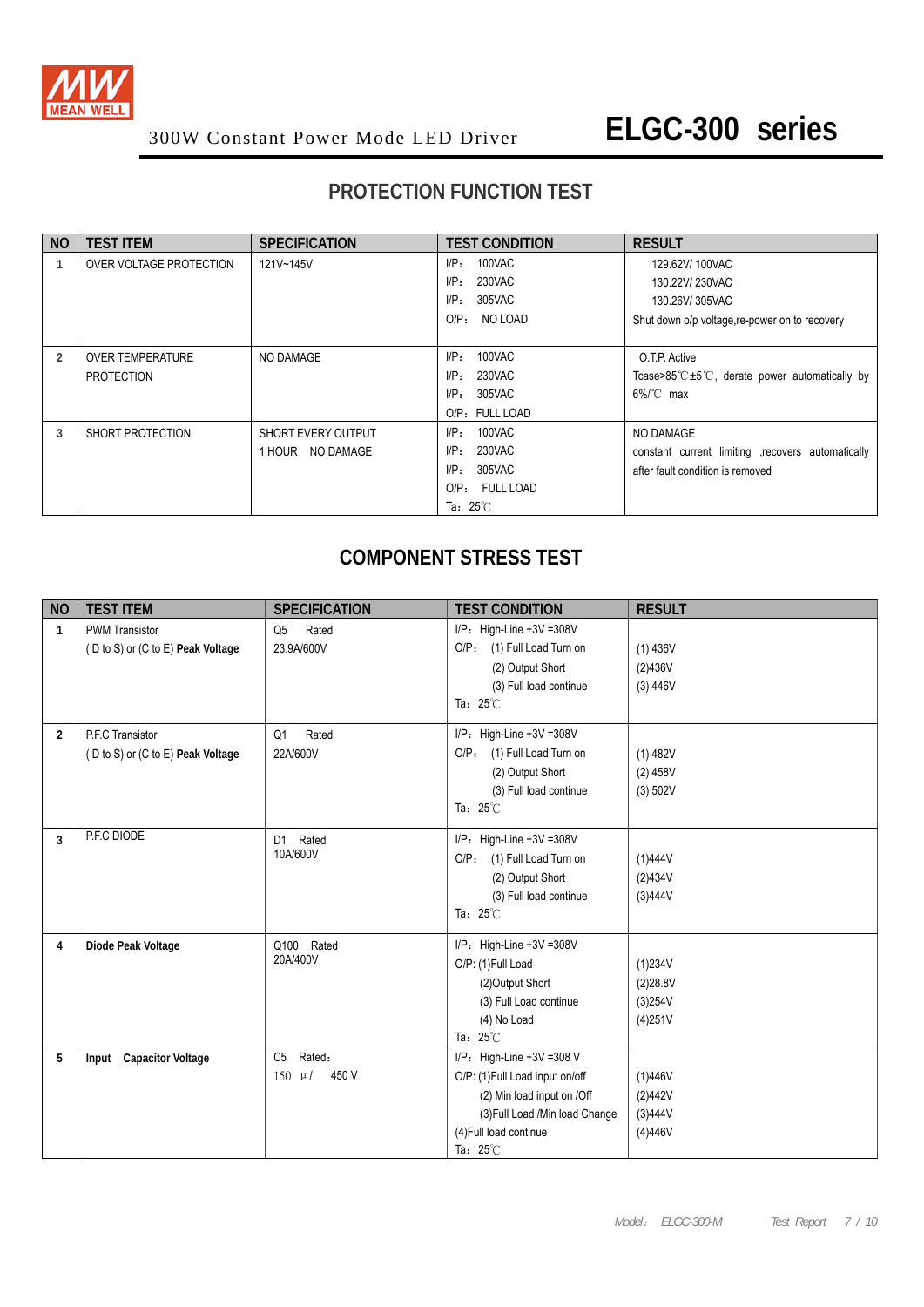

| <b>Control IC Voltage Test</b> | Rated<br>U1 | $I/P$ : High-Line +3V =308V |           |
|--------------------------------|-------------|-----------------------------|-----------|
|                                | 16 V        | O/P(1)FULL LOAD             | (1) 13.5V |
|                                |             | (2) Output Short            | (2) 13.5V |
|                                |             | (3)0.V.P.                   | (3) 13.5V |
|                                |             | (4) NO LOAD VR.LOW LINE     | (4) 13.5V |
|                                |             | Ta: $25^\circ\text{C}$      |           |

## **SAFETY TEST**

| N <sub>O</sub> | <b>TEST ITEM</b>            | <b>SPECIFICATION</b>             | <b>TEST CONDITION</b>            | <b>RESULT</b>             |
|----------------|-----------------------------|----------------------------------|----------------------------------|---------------------------|
|                | WITHSTAND VOLTAGE           | 3.75KVAC/min<br>$I/P-O/P$ :      | 4.125 KVAC/min<br>$I/P$ -O/P $:$ | $I/P-O/P$ :<br>2.317 mA   |
|                |                             | $I/P-FG$ :<br>2 KVAC/min<4.5mA   | $I/P-FG: 2.4KVAC/min$            | $I/P$ - $FG$ :<br>2.458mA |
|                |                             | O/P-FG: 1.5KVAC/min              | 1.8 KVAC/min<br>$O/P-FG$ :       | 2.528mA<br>$O/P-FG$ :     |
|                |                             |                                  | Ta: $25^{\circ}$ C               | NO DAMAGE                 |
| 2              | <b>ISOLATION RESISTANCE</b> | $I/P$ -O/P: 500VDC>100M $\Omega$ | 500<br>$I/P-O/P$ :<br><b>VDC</b> | $I/P-O/P$ :<br>$>9999$ GQ |
|                |                             | $I/P-FG$ :<br>500VDC>100MΩ       | $I/P-FG$ :<br>500<br>VDC         | $I/P-FG$ :<br>$>9999$ G Q |
|                |                             | $O/P-FG: 500VDC > 100MO$         | $O/P-FG$ :<br>500<br>VDC         | $>9999$ G Q<br>$O/P-FG$ : |
|                |                             |                                  | Ta: $25^{\circ}$ C               | NO DAMAGE                 |
| 3              | <b>GROUNDING CONTINUITY</b> | FG(PE) TO CHASSIS                | 2min<br>40A                      |                           |
|                |                             | OR TRACE < 100<br>$m\Omega$      | Ta:25 $\degree$ C                | $20m\Omega$               |
|                |                             |                                  |                                  |                           |

## **E.M.C TEST**

| <b>NO</b>      | <b>TEST ITEM</b>                                                                                                                | <b>SPECIFICATION</b>                                             | <b>TEST CONDITION</b>                                          | <b>RESULT</b> |  |  |  |
|----------------|---------------------------------------------------------------------------------------------------------------------------------|------------------------------------------------------------------|----------------------------------------------------------------|---------------|--|--|--|
| $\mathbf{1}$   | <b>HARMONIC</b>                                                                                                                 | EN61000-3-2<br><b>CLASS C</b>                                    | I/P: 230VAC/50HZ<br>O/P: FULL/50% LOAD<br>Ta: $25^\circ$ C     | <b>PASS</b>   |  |  |  |
| 2              | <b>CONDUCTION</b>                                                                                                               | EN55015                                                          | I/P: 230 VAC/50HZ<br>O/P: FULL LOAD<br>Ta: $25^{\circ}$ C      | <b>PASS</b>   |  |  |  |
| 3              | <b>RADIATION</b>                                                                                                                | EN55015                                                          | I/P: 230 VAC/50HZ<br>O/P: FULL LOAD<br>Ta: $25^\circ$ C        | <b>PASS</b>   |  |  |  |
| 4              | E.S.D                                                                                                                           | EN61000-4-2<br><b>LIGHT INDUSTRY</b><br>Air: 8KV<br>Contact: 4KV | I/P: 230 VAC/50HZ<br>O/P: FULL LOAD<br>Ta: $25^{\circ}$ C      | <b>PASS</b>   |  |  |  |
| 5              | E.F.T                                                                                                                           | EN61000-4-4<br><b>LIGHT INDUSTRY</b><br>INPUT: 2KV               | 230VAC/50HZ<br>IP:<br>O/P: FULL LOAD<br>Ta: $25^{\circ}$ C     | <b>PASS</b>   |  |  |  |
| 6              | <b>SURGE</b>                                                                                                                    | EN61000-4-5<br><b>LIGHT INDUSTRY</b><br>$L-N : 4KV$<br>L-PE: 6KV | 230VAC/50HZ<br>IP:<br>O/P: FULL LOAD<br>Ta: $25^\circ\text{C}$ | <b>PASS</b>   |  |  |  |
| $\overline{7}$ | Test by certified Lab & Test Report Prepare. Any contradictions of the test results please refer to the latest EMC test report. |                                                                  |                                                                |               |  |  |  |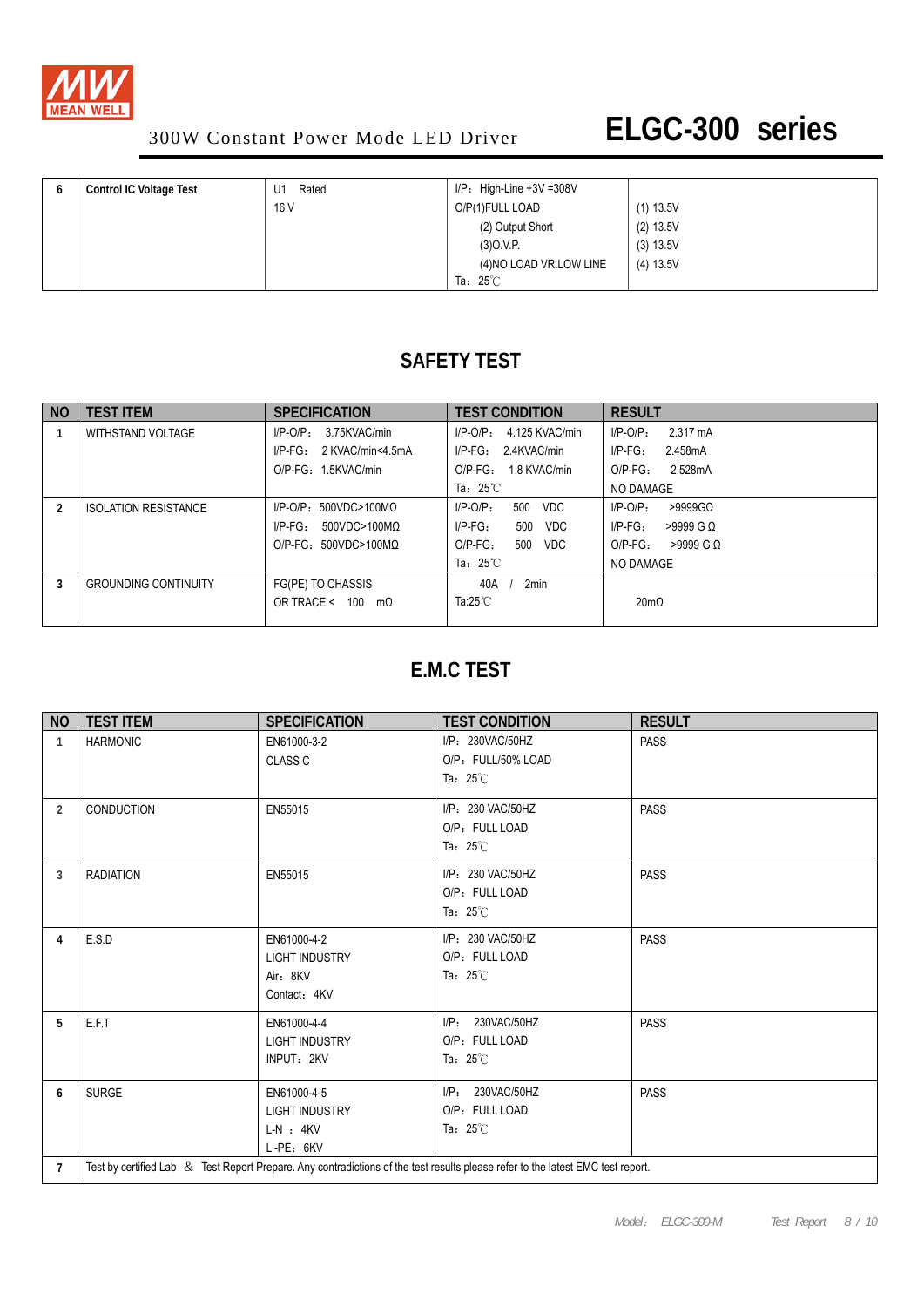

## **RELIABILITY TEST**

#### **ENVIRONMENT TEST**

| <b>NO</b>    | <b>TEST ITEM</b>                                                                       | <b>SPECIFICATION</b>                                          |                |                                                                                       | <b>TEST CONDITION</b>                                                                                                                                                                                              | <b>RESULT</b>             |
|--------------|----------------------------------------------------------------------------------------|---------------------------------------------------------------|----------------|---------------------------------------------------------------------------------------|--------------------------------------------------------------------------------------------------------------------------------------------------------------------------------------------------------------------|---------------------------|
| $\mathbf{1}$ | TEMPERATURE RISE TEST                                                                  |                                                               |                | MODEL: ELGC-300-M<br>1. ROOM AMBIENT BURN-IN: 2 HRS<br>2. HIGH AMBIENT BURN-IN: 2 HRS | $I/P$ : 230VAC O/P: FULL LOAD Ta= 27.8°C<br>$I/P$ : 230VAC O/P: FULL LOAD Ta=43.6°C                                                                                                                                |                           |
|              |                                                                                        |                                                               | NO.            | Position                                                                              | ROOM AMBIENT Ta= 27.8 °C                                                                                                                                                                                           | HIGH AMBIENT Ta=43.6 °C   |
|              |                                                                                        |                                                               | $\mathbf{1}$   | RT <sub>1</sub>                                                                       | 62.7°C                                                                                                                                                                                                             | 77.3°C                    |
|              |                                                                                        |                                                               | 2              | L1                                                                                    | 63.7°C                                                                                                                                                                                                             | 78.3°C                    |
|              |                                                                                        |                                                               | 3              | B <sub>D</sub> 1                                                                      | 67.7°C                                                                                                                                                                                                             | 82.2°C                    |
|              |                                                                                        |                                                               | 4              | C <sub>5</sub>                                                                        | 63.0°C                                                                                                                                                                                                             | 77.8°C                    |
|              |                                                                                        |                                                               | 5              | Q1                                                                                    | 64.1 <sup>°</sup> C                                                                                                                                                                                                | 79.1°C                    |
|              |                                                                                        |                                                               | 6              | D1                                                                                    | 66.0°C                                                                                                                                                                                                             | 80.8°C                    |
|              |                                                                                        |                                                               | $\overline{7}$ | Q <sub>6</sub>                                                                        | 64.9°C                                                                                                                                                                                                             | 79.5°C                    |
|              |                                                                                        |                                                               | 8              | Q <sub>5</sub>                                                                        | 65.7°C                                                                                                                                                                                                             | 80.3°C                    |
|              |                                                                                        |                                                               | 9              | U <sub>2</sub>                                                                        | 63.1 <sup>°</sup> C                                                                                                                                                                                                | 77.6°C                    |
|              |                                                                                        |                                                               | 10             | R8                                                                                    | 63.3°C                                                                                                                                                                                                             | 77.7°C                    |
|              |                                                                                        |                                                               | 11             | C41                                                                                   | 63.4°C                                                                                                                                                                                                             | 78.6°C                    |
|              |                                                                                        |                                                               | 12             | T <sub>1</sub>                                                                        | 69.6°C                                                                                                                                                                                                             | 85.2°C                    |
|              |                                                                                        |                                                               | 13             | Q100                                                                                  | 66.9°C                                                                                                                                                                                                             | 82.0°C                    |
|              |                                                                                        |                                                               | 14             | Q101                                                                                  | 66.8°C                                                                                                                                                                                                             | 81.3°C                    |
|              |                                                                                        |                                                               | 15             | U107                                                                                  | 65.0°C                                                                                                                                                                                                             | 79.7°C                    |
|              |                                                                                        |                                                               | 16             | C <sub>103</sub>                                                                      | 63.3°C                                                                                                                                                                                                             | 77.4°C                    |
|              |                                                                                        |                                                               | 17             | T500                                                                                  | 65.3°C                                                                                                                                                                                                             | 80.4°C                    |
|              |                                                                                        |                                                               | 18             | C562                                                                                  | 64.4°C                                                                                                                                                                                                             | 79.2°C                    |
|              |                                                                                        |                                                               | 19             | U510                                                                                  | 71.0°C                                                                                                                                                                                                             | 87.9°C                    |
|              |                                                                                        |                                                               | 20             | ZR <sub>1</sub>                                                                       | 57.1 <sup>°</sup> C                                                                                                                                                                                                | 71.6°C                    |
| 2            | LOW TEMPERATURE<br>TURN ON TEST                                                        |                                                               |                | TURN ON AFTER 2 HOUR                                                                  | I/P: 305VAC/100VAC<br>O/P: FULL LOAD/85% LOAD<br>Ta= $-45^{\circ}$ C/ $-35^{\circ}$ C                                                                                                                              | TEST: OK                  |
| 3            | <b>HIGH HUMIDITY</b><br><b>HIGH TEMPERATURE</b><br><b>HIGH VOLTAGE</b><br>TURN ON TEST | AFTER 12 HOURS<br>IN CHAMBER ON<br>CONTROL 50 °C<br>NO DAMAGE |                |                                                                                       | I/P: 305VAC<br>O/P: FULL LOAD<br>Ta=50 $^{\circ}$ C<br>HUMIDITY= 95% R.H.                                                                                                                                          | TEST: OK                  |
| 4            | TEMPERATURE<br>COEFFICIENT                                                             | $\pm$ 0.03%/°C (0~60°C)                                       |                |                                                                                       | I/P: 230 VAC<br>O/P: FULL LOAD                                                                                                                                                                                     | $\pm$ 0.0025%/°C (0~60°C) |
| 5            | STORAGE TEMPERATURE TEST                                                               | $-40 - +80^{\circ}C$                                          |                |                                                                                       | 1. Thermal shock Temperature: -45°C ~ +85°C<br>2. Temperature change rate : 25°C / MIN<br>3. Dwell time low and high temperature : 30 MIN/EACH<br>4. Total test cycle: 5CYCLE<br>5. Input/Output condition: STATIC |                           |